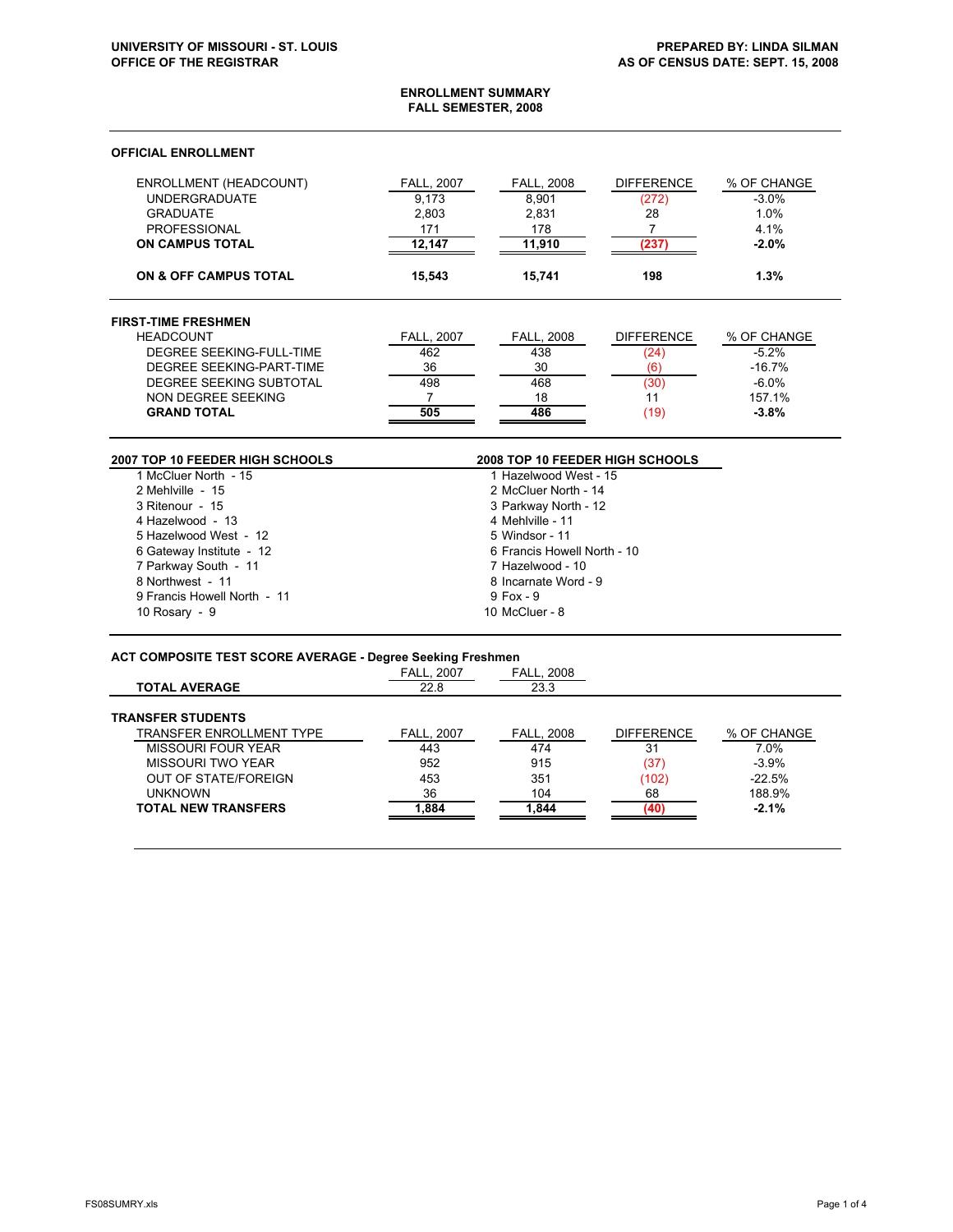#### **ENROLLMENT SUMMARY FALL SEMESTER, 2008**

# **GRADUATE STUDENTS**

| ENROLLMENT HEADCOUNT | <b>FALL. 2007</b> | <b>FALL, 2008</b> | <b>DIFFERENCE</b> | % OF CHANGE |
|----------------------|-------------------|-------------------|-------------------|-------------|
| <b>MASTERS</b>       | 2.228             | 2.267             | 39                | .8%         |
| <b>ED SPECIALIST</b> | 57                | 62                | 5                 | 8.1%        |
| <b>DOCTORAL</b>      | 518               | 502               | 16                | $-3.1%$     |
| TOTAL                | 2.803             | 2.831             | 28                | 1.0%        |

### **RE-ADMITS AND CONTINUING STUDENTS**

| ENROLLMENT        | 2007<br>FALL. | 2008<br>FALL. | DIFFERENCE | % OF CHANGE |
|-------------------|---------------|---------------|------------|-------------|
| <b>RE-ADMITS</b>  | 444           | 736           | 292        | 65.8%       |
| <b>CONTINUING</b> | 8.662         | 8.061         | (601       | $-6.9%$     |

Starting FS2004 students are no longer required to fill out a re-enroll form if they have attended within the last year.

#### **MINORITY ENROLLMENT**

| <b>ENROLLMENT</b><br><b>TOTAL MINORITY</b><br>MINORITY % OF KNOWN ETHNIC | <b>FALL, 2007</b><br>3,102 | <b>FALL, 2008</b><br>3,141 | <b>DIFFERENCE</b><br>39 | % OF CHANGE<br>1.3% |
|--------------------------------------------------------------------------|----------------------------|----------------------------|-------------------------|---------------------|
| <b>ENROLLMENT</b>                                                        | 29.00%                     | 29.70%                     |                         | 0.70%               |
| NON-RESIDENT ALIEN                                                       | 498                        | 533                        | 35                      | 7.0%                |
| AFRICAN AMERICAN<br>AFRICAN AMERICAN % KNOWN                             | 1,995                      | 2,038                      | 43                      | 2.2%                |
| ETHNIC ENROLLMENT                                                        | 18.70%                     | 19.30%                     |                         | 0.60%               |
| AMERICAN INDIAN                                                          | 38                         | 39                         |                         | 2.6%                |
| <b>HISPANIC</b>                                                          | 193                        | 180                        | (13)                    | $-6.7%$             |
| CAUCASIAN                                                                | 7,562                      | 7,411                      | (151)                   | $-2.0%$             |
| ASIAN/PACIFIC ISI ANDER                                                  | 378                        | 351                        | (27)                    | $-7.1%$             |

# **GENDER ENROLLMENT**

| <b>WOMEN</b>                | <b>FALL. 2007</b> | <b>FALL. 2008</b> | <b>DIFFERENCE</b> | % OF CHANGE |
|-----------------------------|-------------------|-------------------|-------------------|-------------|
| <b>UNDERGRADUATE</b>        | 5,226             | 5,094             | (132)             | $-2.5%$     |
| <b>GRADUATE</b>             | 1.847             | 1.888             | 41                | 2.2%        |
| <b>PROFESSIONAL</b>         | 100               | 99                | (1)               | $-1.0%$     |
| <b>TOTAL</b>                | 7,173             | 7,081             | (92)              | $-1.3%$     |
| MEN                         | <b>FALL, 2007</b> | FALL, 2008        | <b>DIFFERENCE</b> | % OF CHANGE |
| <b>UNDERGRADUATE</b>        | 3.947             | 3,809             | (138)             | $-3.5%$     |
| <b>GRADUATE</b>             | 956               | 941               | (15)              | $-1.6%$     |
| <b>PROFESSIONAL</b>         | 71                | 79                | 8                 | 11.3%       |
| <b>TOTAL</b>                | 4,974             | 4,829             | (145)             | -2.9%       |
| TOTAL WOMEN & MEN           | FALL, 2007        | FALL, 2008        | <b>DIFFERENCE</b> | % OF CHANGE |
| <b>UNDERGRADUATE</b>        | 9,173             | 8,903             | (270)             | $-2.9%$     |
| <b>GRADUATE</b>             | 2.803             | 2.829             | 26                | 0.9%        |
| <b>PROFESSIONAL</b>         | 171               | 178               |                   | 4.1%        |
| <b>TOTAL</b>                | 12,147            | 11,910            | (237)             | $-2.0\%$    |
| PERCENT OF TOTAL ENROLLMENT | FALL, 2007        | <b>FALL, 2008</b> | <b>DIFFERENCE</b> | % OF CHANGE |
| <b>WOMEN</b>                | 59%               | 59%               | 0                 | 0.7%        |
| <b>MEN</b>                  | 41%               | 41%               | 0                 | $-1.0\%$    |